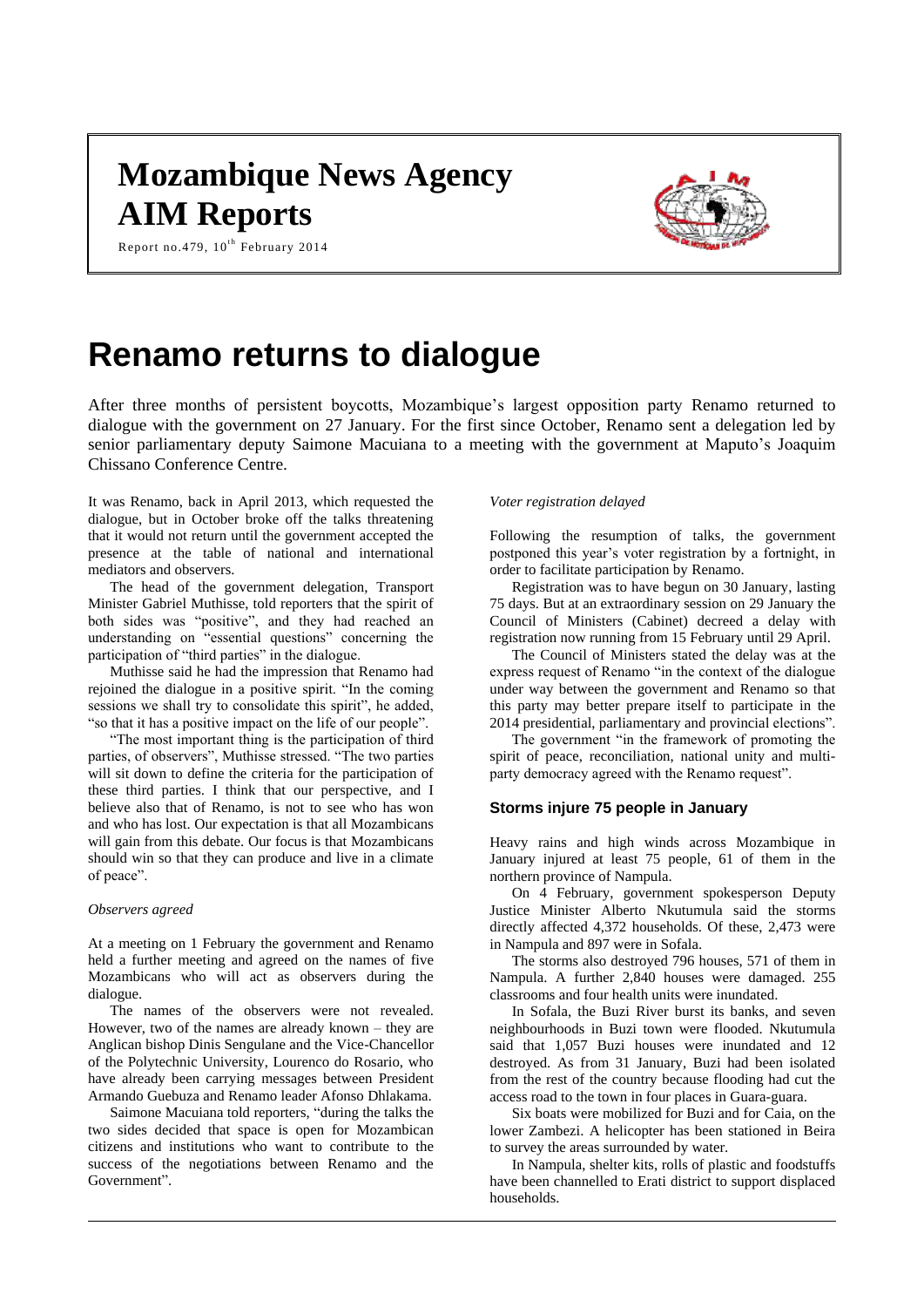# **MDM wins Gurue elections**

The opposition Mozambique Democratic Movement (MDM) has won the re-run elections for the mayor and for members of the municipal assembly in the town of Gurue, in the central province of Zambezia

Like all the other 52 municipalities, Gurue first went to the polls on 20 November. However, electoral staff committed so many gross irregularities that the Constitutional Council, the country's highest body in matters of constitutional and electoral law, annulled the elections and ordered a rerun, which took place on 8 February.

The results, announced by the District Elections Commission, were as follows:

*Mayoral election*

Jahanguir Hussein (Frelimo) - 6,389 (44.84%) Orlando Janeiro (MDM) - 7,860 (55.16%) Invalid votes - 469 Blank ballots – 398

*Municipal Assembly election*

FRELIMO - 6,532 (46.15%) MDM - 7,623 (53.85%) Invalid votes - 422 Blank ballots – 537

The results are not yet definitive. They must be confirmed by the National Elections Commission (CNE), which must check all the votes declared invalid at the polling stations and see if any of them display a preference for the candidate or the other, even if the voter made a slight mistake in filling out his ballot paper.

Finally, the Constitutional Council, the highest body in matters of constitutional and electoral law, must validate and proclaim the results. Only then can the new mayor and assembly be sworn into office.

This result brings the total number of municipalities run by the MDM to four – the others being the cities of Nampula, Beira and Quelimane. Frelimo continues to control the other 49 municipalities.

#### **LAM to purchase three Boeing 737-700**

Mozambique Airlines (LAM) has put in an order to purchase three new Boeing 737-700 aircraft, valued at \$228 million.

According to Boeing, the order is part of Mozambique's "long-term strategy to increase flight frequency and provide greater route flexibility".

LAM's chief executive officer, Marlene Manave, commented, "this investment in the Next-Generation 737- 700s will help Mozambique to remain at the forefront of the growing demand for air travel in our region and enable expansion into several new markets".

Manave identified the development of the hydrocarbon industry in Mozambique as one of the drivers of increased demand in the aviation sector, and stated a strong aviation infrastructure "will be of enormous benefit to the people of Mozambique, business travellers and our tourism industry, and will substantially contribute to our economic development".

The Next-Generation 737-700s can accommodate 126 passengers, seated in two travel classes. They have a range of 5,500 kilometres, a cruising speed of almost 950 kilometres an hour, and can fly at a maximum altitude of 41,000 feet.

## **Merck pledges strategic partnership with Mozambique**

The international pharmaceutical company Merck announced on 6 February that it is entering into "a strategic partnership" with Mozambique, centred on an "Advanced Capacity Building Programme".

Under this programme over 1,000 university medical students will benefit from clinical training in dealing with diabetes and other chronic illnesses.

During a visit to the medical faculty of Maputo's Eduardo Mondlane University, Stefan Oschmann, head of the pharmaceutical division of Merck, said the company hoped to maintain a long relationship with the University "to improve the pattern of diabetes and high blood pressure, health care, medical education and awareness of the problem of diabetes among Mozambicans".

The director of the medical faculty, Mohsin Sidat, said the partnership with Merck "will help us combat the ever growing rate of prevalence of diabetes".

#### **Nutritional supplement launched**

Population Services International (PSI), which is a longstanding partner of the Mozambican Health Ministry, on 5 February, launched a nutritional supplement for children aged six months to two years, named "Super Baby".

"Super Baby" comes in one gram powder sachets, which are added to semi-solid foods when preparing infants' meals.

PSI's Leonardo Chauque told AIM that the supplement is intended to deal with the lack of micronutrients that Mozambican children under the age of two suffer.

"We know that about 44 per cent of Mozambican children under the age of five suffer from chronic malnutrition, and one of the forms of nutritional deficiency is the lack of micronutrients", he said citing a Health Ministry study, now ten years old, on vitamin A and iron deficiency.

Micronutrients are substances required in trace amounts for proper growth and metabolism. They include a range of vitamins, iodine and metals such as iron and zinc. A shortage of micronutrients in the diet can have grim consequences. For example, vitamin A deficiency can lead to blindness. Iodine deficiency is the foremost cause of brain damage. Iron deficiency causes anaemia and is the leading cause of deaths during childbirth.

Chauque said that "Super Baby" provides an easy way to ensure that infants receive appropriate doses of micronutrients. "It is easy to dissolve this powdered supplement in porridge", he added.

But "Super Baby" should not be mixed with liquids, since if that happens the micronutrients will simply float to the top of the recipient.

The new supplement is being launched simultaneously in all of Mozambique's provincial capitals.

At the Maputo event, the Mozambican singer Mingas, who is an Ambassador the UN's Millennium Development Goals (MDGS), said "we know that breast milk is very important for feeding children right up until that are two years old. But after the age of six months, breast milk alone is not sufficient, and children should be given semi-solid foods".

*This is a condensed version of the AIM daily news service – for details contac[t aim@aim.org.mz](mailto:aim@aim.org.mz)*

*\_\_\_\_\_\_\_\_\_\_\_\_\_\_\_\_\_\_\_\_\_\_\_\_\_\_\_\_\_\_\_\_\_\_\_\_\_\_\_\_\_\_\_*

*\_\_\_\_\_\_\_\_\_\_\_\_\_\_\_\_\_\_\_\_\_\_\_\_\_\_\_\_\_\_\_\_\_\_\_\_\_\_\_\_\_\_\_\_*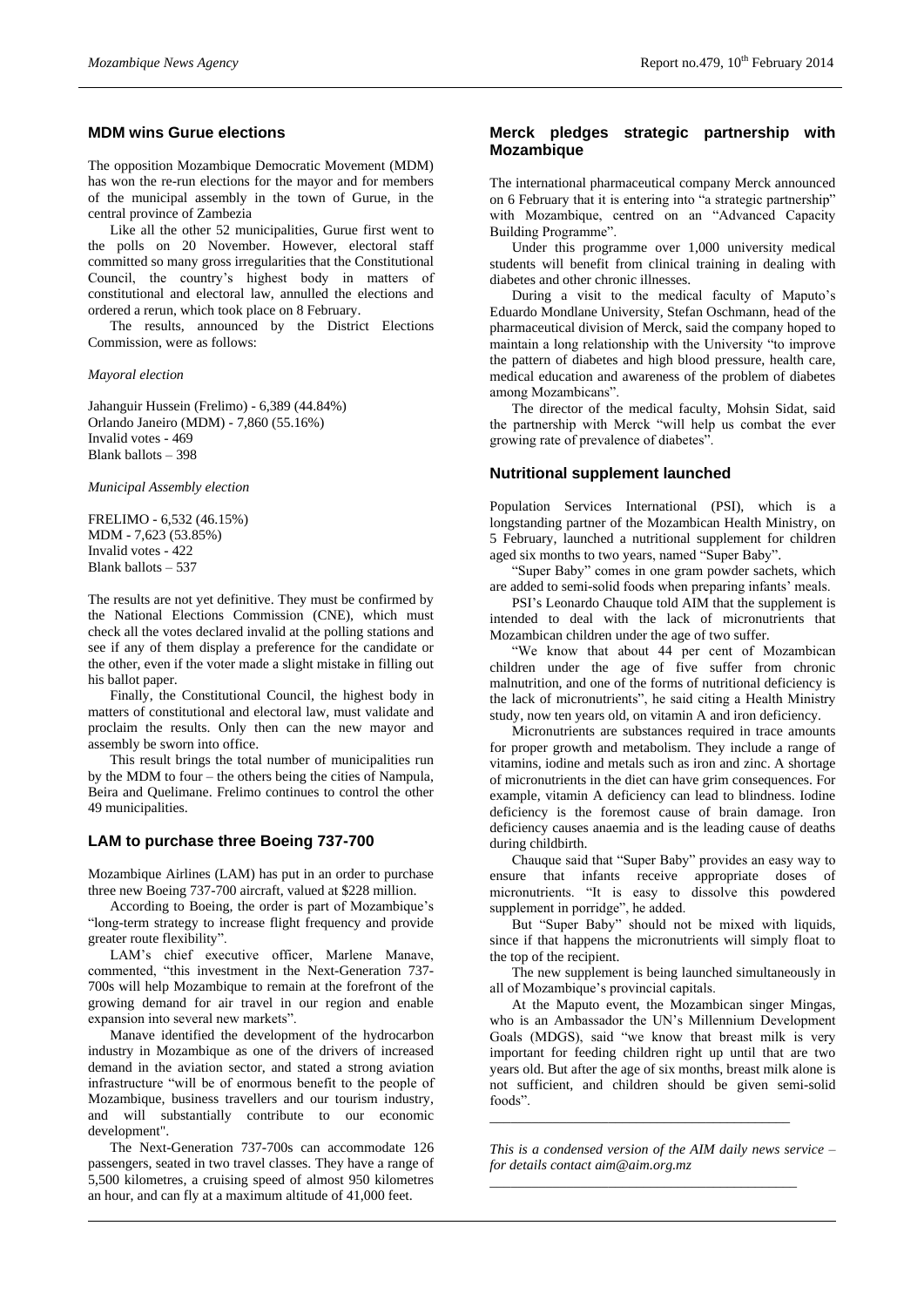## **Citizens honoured on heroes' day**

President Armando Guebuza on 3 February decorated over a hundred people, many of them posthumously, for their contributions to the country.

The decorations were the centrepiece of the ceremony marking Mozambican Heroes' Day, the 45th anniversary of the death of the founder and first president of the Mozambique Liberation Front (Frelimo), Eduardo Frelimo, who was assassinated on 3 February 1969 by a parcel bomb sent by the Portuguese political police, the PIDE.

The ceremony also marked the re-inauguration of Heroes' Square in Maputo. At the centre of the square stands a star shaped monument of white marble, where Mondlane, the country's first President, Samora Machel, and others who gave their lives for the liberation struggle, are buried. The repairs to the monument mean that its lighting system has been restored so that it once again will shine at night.

Twenty four people were posthumously granted the country's highest honour, that of "Hero of the Republic of Mozambique". The only person who had previously received this title was Samora Machel, in 1983.

Heading the list was Mondlane himself. The decoration was received, on behalf of the family, by his oldest son, Eduardo Mondlane Junior. Others decorated as Heroes of the Republic included the first commander of the Frelimo guerrilla army, Filipe Samuel Magaia, one of the founder members of the Frelimo Women's Detachment, Josina Machel, and such prominent guerrilla commanders as Paulo Samuel Kankhomba, Osvaldo Tazama, Bonifacio Gruveta, and Sebastiao Mabote (who became chief of staff of the armed forces after independence).

The non-military figures decorated as Heroes of the Republic were Jose Craveirinha, widely regarded as Mozambique's greatest poet, and composer Justino Chemane.

Figures closely connected to the negotiations that led to the general peace agreement signed on 4 October 1992 between the government and the Renamo were decorated with the "4th October Order".

This is awarded "to recognise and value extraordinary acts in the struggle to preserve peace and concord, and in the promotion of the values of peace, socio-political inclusion and citizenship".

Among those receiving this honour were key government negotiators Teodato Hunguana, Francisco Madeira and Aguia Mazula. The head of the Renamo negotiating team Raul Domingos, has turned down the honour.

The men who led the united Mozambican armed forces (FADM), which emerged from the peace accord, the first FADM chief of staff, Lagos Lidimo, and his deputy Mateus Ngnhamo, also received the 4th October order.

Two churchmen deeply involved in the peace negotiations, Anglican bishop Dinis Sengulane and the Catholic Archbishop of Beira, Jaime Goncalves, were also awarded this Order.

Fourteen citizens who had fought in the independent struggle were awarded the Veterans' Medal, and medals of Merit were granted to several dozen people for their work in the police, in the academic and scientific sphere, in the fight against poverty, in the economy and in arts and culture.

Among those recognized were Orlando Quilambo, Vice-Chancellor of Maputo's Eduardo Mondlane University, the country's leading architect, Jose Forjaz, writer Luis Bernardo and musicians Dilon Djindi and Chico da Conceicao.

President Guebuza said these awards were the start of a process that will take place annually and will be extended to the provinces in ceremonies chaired by provincial governors.

# **Growth has not led to economic transformation**

Although the Mozambican economy has been growing at an average rate of seven per cent a year for the past two decades, this has not yet led to the economic transformation of the country, according to research published in Maputo.

This study, entitled "Survey of Manufacturing Industries 2012" says that economic growth has been driven by mineral resource discoveries, the increase in the prices of basic goods and the recovery of domestic demand.

"However, this growth has not yet been accompanied by a generalised structural transformation, and poverty reduction is less than expected", states the study, which is the joint work of the Confederation of Mozambican Business Associations (CTA), the Ministry of Planning and Development (MPD), and the University of Copenhagen.

The survey gathered data from 761 micro, small and medium enterprises from Maputo and Gaza in the south, Sofala, Manica and Tete provinces in the centre of the country, and Nampula in the north. 216 of these companies had taken part in the previous survey, held in 2006.

The purpose of the survey was to look at the rate of company survival in manufacturing and the changes that have occurred in the sector.

The data show that of the 90 micro enterprises surveyed in 2006 six have made the transition to become small companies, while two are now classified as medium companies. On the other hand, of the 92 small companies surveyed in the earlier study, 23 have shrunk and are now considered micro enterprises. 11 grew to become medium companies, while the rest have remained small companies.

As for the medium companies, the survey looked at 34 of them – seven of them are now classified as small companies, but none have descended to the level of micro-enterprises.

Many of the companies surveyed are breaking the law by failing to pay their workers the statutory minimum wage. Almost half of the workers in the companies surveyed earned less than the minimum wage.

Presenting the study, the economist Finn Tarp, of the Development Economic Research Group (DERG) of the University of Copenhagen, said that one of the problems noted is that many companies are operating at a very low level of productivity.

"In comparison with other economies in the southern African region, one notes that the degree of survival of small companies in Mozambique is very high. But is this a good or a bad thing?" he asked.

He believed that, in a context of economic growth, there should be a dynamic in companies, and simple survival "is not a sign that things are going well".

Tarp stressed that economic transformation in agriculture and in manufacturing industry is not happening in Mozambique, and it was necessary to find out why.

For Augusta Pechisso, deputy national director of studies and policy analysis in the MPD, stagnation, or the fall of companies to a lower classification, is due to the business environment.

The chairperson of the CTA's industry, trade and services portfolio, Mumbaraque Abdulrazac, noted that the government's figures show that the extractive industry grew by 22 per cent in the first six months of 2013, but the growth in manufacturing over the same period was only 4.8 per cent.

The research was financed by the Business Environment Fund, a body resulting from a partnership between the Mozambican and Danish governments intended to make the Mozambican business environment more favourable for the private sector.